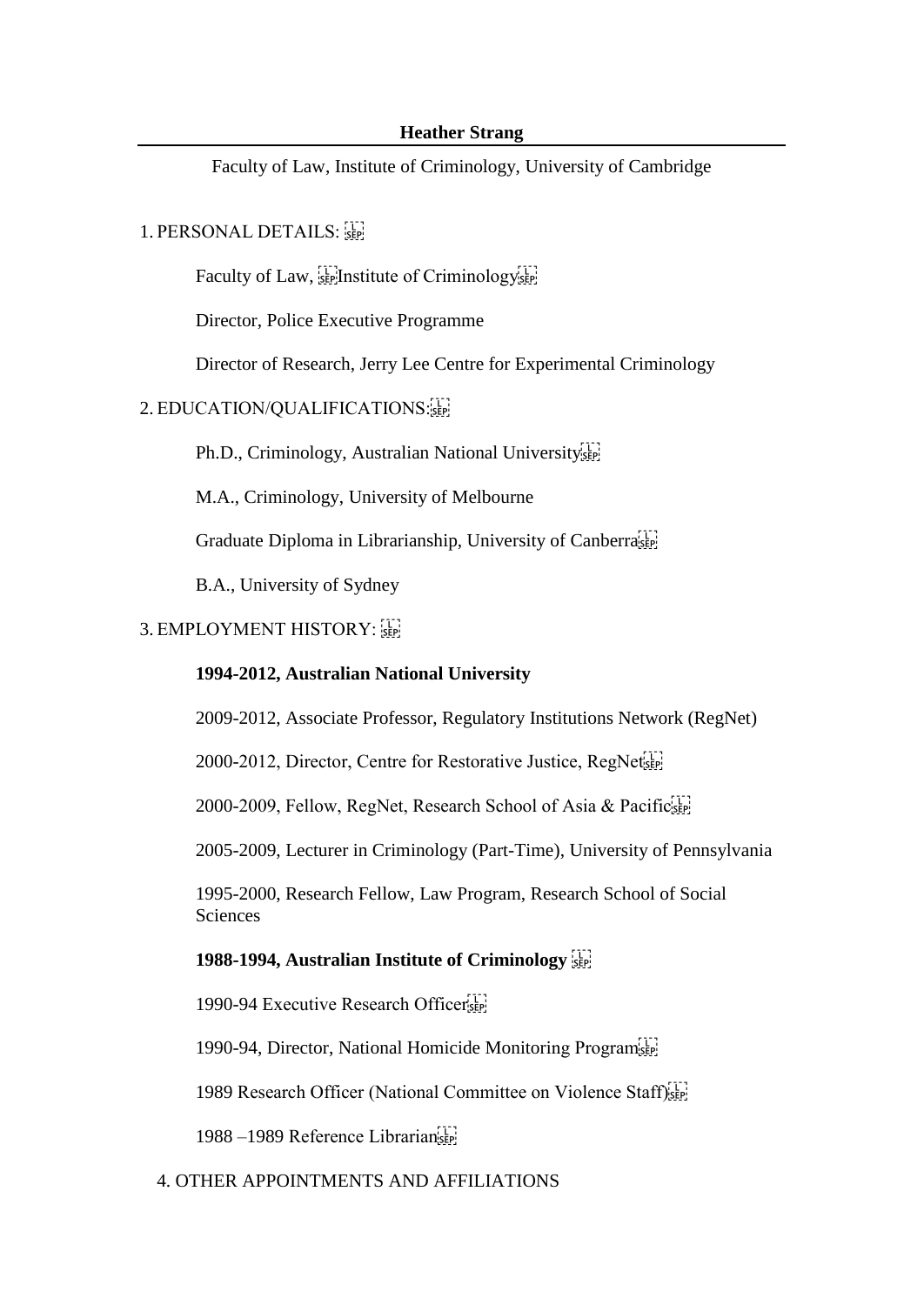(2015-2017) Member, Expert Panel on Sciences of Law and Criminology, Flanders Research Foundation, Belgium

(2014-2017) Chair, Cambridgeshire Police Out-of-Court Scrutiny Panel

(2014) King's College, Cambridge, Undergraduate Supervisor

(2013-Present) Justice Statistics Analytical Services, Ministry of Justice (UK). Member of Cross-Government Trials Advice Panel

(2010-Present) Ministry of Justice (UK). Member of Correctional Services Accreditation and Advisory Panel

(2016-present) Honorary Professor University of Queensland

(2016-present) Academic Editor, *Cambridge Journal of Evidence-Based Policing*

(2010-12) Special Editor, *Journal of Experimental Criminology*

(2010-present) Member, Editorial Board, *International Journal of Restorative Justice*

(2012-present) Associate Editor, *Social Justice Research* 

(2002-10) Member, Editorial Board, *Youth Violence and Juvenile Justice* 

(2005-2011) Member, Scientific Commission, International Society of Criminology<sup>[1]</sup>

(2010-2012) Founding Member, Board of Directors, Society for Evidence-Based Policing

(2001-2012) Co-Director, Jerry Lee Program of Randomized Trials in Restorative Justice

(2001-2006) Co-Director, Justice Research Consortium-UK (Home Officefunded)

(1995-2001) Field Director, RISE (Re-integrative Shaming Experiments), in collaboration with the Australian Federal Police

(1999-2001) Secretary, Australian and New Zealand Society of Criminology

5. PRIZES, AWARDS AND OTHER HONOURSER

(2001) Elected Fellow, Academy of Experimental Criminology

(2005-10) \$500,000 Australian Research Council Grant for "Restorative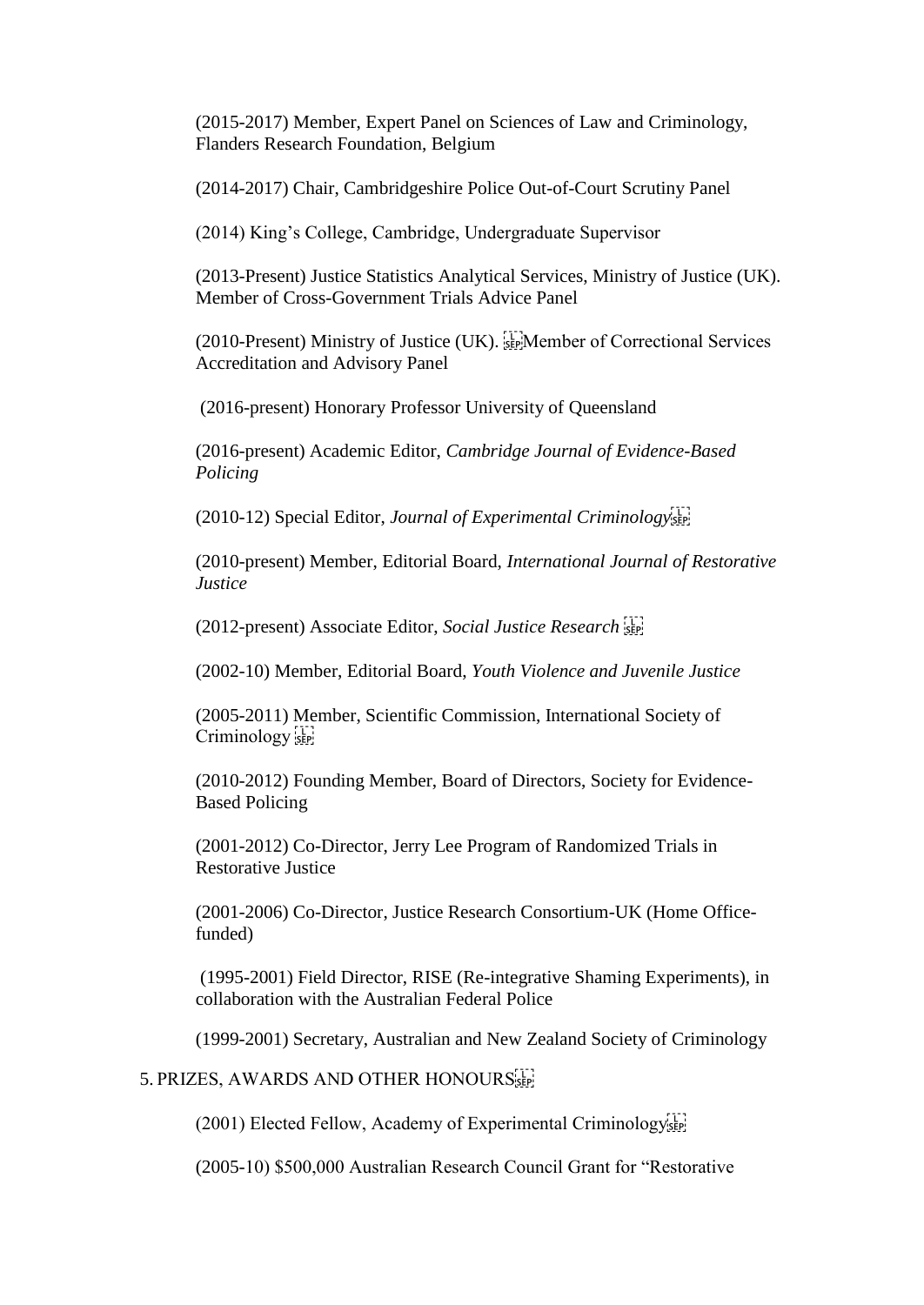Justice and the Life Course"

#### 6. PUBLICATIONS

### 6.A. Books, Monographs and Edited Volumes:

- 2013, Strang, Heather, Sherman, Lawrence, Mayo-Wilson, Evan, Woods, Daniel & Ariel, Barak,  $\overline{SP}$ *Restorative Justice Conferencing (RJC) Using Face-to-Face Meetings of Offenders and Victims: Effects on Offender Recidivism and Victim Satisfaction. A Systematic Review*. Oslo, Norway (59 pages). *Campbell Systematic Reviews* 2013.9. DOI 10.4073/csr.2013.10
- 2012, Strang, Heather, editor of special issue on 'Managing Field Experiments' and author of 'Foreword' in *Journal of Experimental Criminology*, vol 8, no 3, pp  $209-10.5$
- 2011, Karstedt, Susanne, Loader, Ian & Strang, Heather (eds) *Emotions, Crime and Justice*, Oxford, Hart.
- 2008, Sherman, Lawrence & Strang, Heather with Dorothy Newbury-Birch, *Restorative Justice: Systematic Review of Recent Research Undertaken Regarding Restorative Justice and Victims of Youth and Young Adult Offenders*, London, Youth Justice Board, UK Ministry of Justice. Posted at http://www.yjb.gov.uk/Publications/Resources/Downloads/Final%20RJ%20so urce.pdf sep
- 2007, Sherman, L. & Strang, H. *Restorative Justice: The Evidence*, London, Smith Institute, 96 pp., ISBN 1 905370 16 4.
- 2002*,* Strang, Heather, *Repair or Revenge: Victims and Restorative Justice*, Oxford, Oxford University Press, 298 plus xx pp. (paperback edition published 2004)  $\frac{1}{2}$ SEP
- 2002, Strang, Heather and Braithwaite, John (eds), *Restorative Justice and Family Violence*, Cambridge, Cambridge University Press, 288 plus xi pp.
- 2001, Strang, Heather and Braithwaite, John (eds) *Restorative Justice and Civil Society*, Cambridge University Press, Cambridge, 241 plus xii pp.  $\frac{1}{2}$
- 2000, Strang, Heather and Braithwaite, John (eds), *Restorative Justice: From Philosophy to Practice*, Ashgate, Aldershot, 224 plus xv pp.  $\frac{1}{25}$
- 1992, Strang, Heather and Vernon, Julia (eds), *International Trends in Crime: East Meets West*, Australian Institute of Criminology, Canberra.
- 1991, Chappell, Duncan, Grabosky, Peter and Strang, Heather (eds), *Australian Violence: Contemporary Perspectives*, Australian Institute of Criminology, Canberra.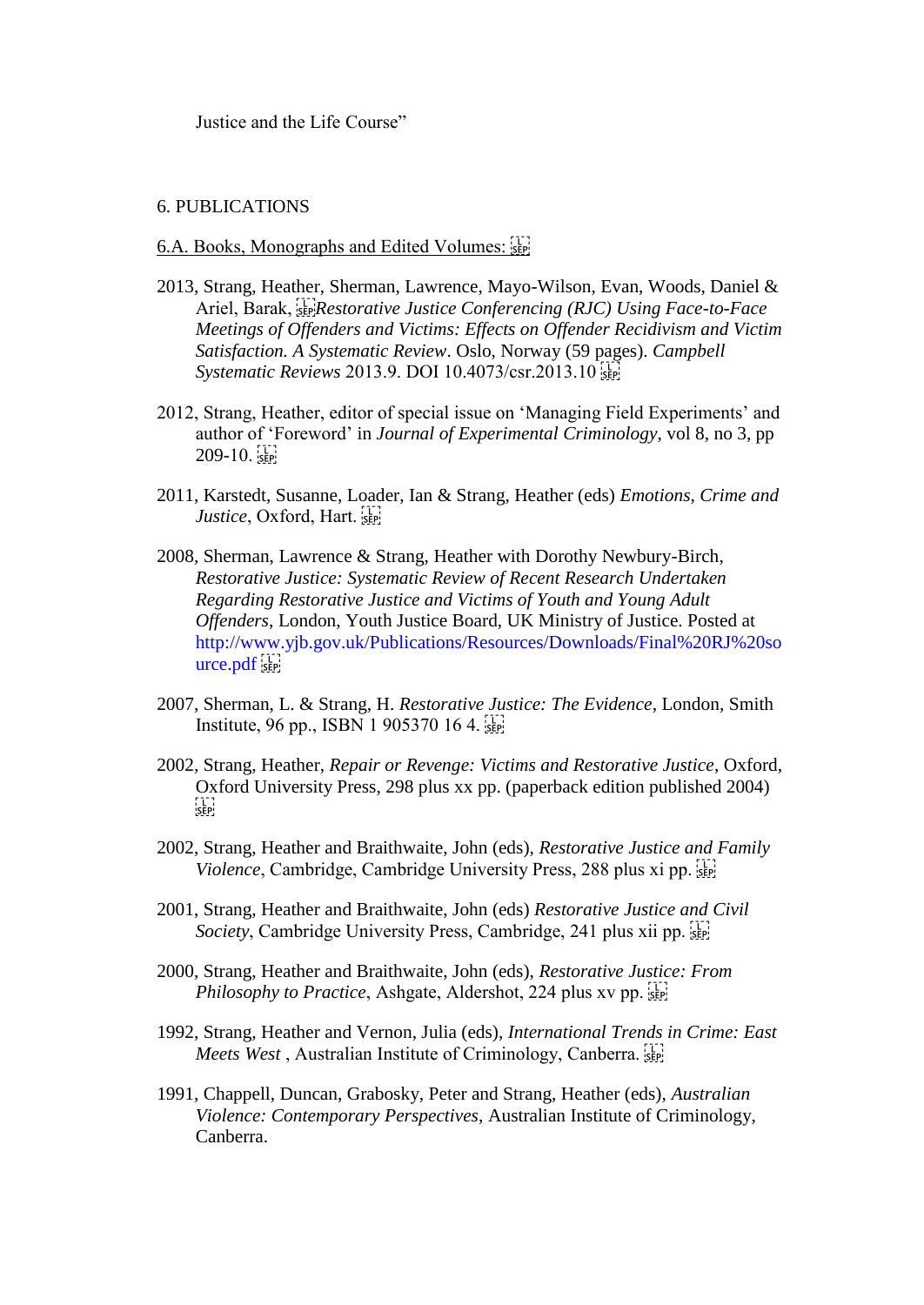### 6.B. Invited Book Chapters, Forewords and Comments:

2014, Strang, Heather, 'Conclusion' in A. Hayden, L Gelsthorpe, V Kingi & A. Morris (eds) *A Restorative Approach to Family Violence: Changing Tack.* Farnham, UK, Ashgate Publishing. (ISBN Number 978-1-4724-1230-0).

2012, Strang, Heather, 'Conferencing and Victims' in Estelle Zinsstag & Inge Vanfraechem (eds) *Conferencing and Restorative Justice: International Practices and Perspectives*, Oxford, Oxford University Press.

2012, Strang, Heather, 'Conclusion: Emerging Practice and Future Directions' in Jane Bolitho, Jasmine Bruce & Gail Mason (eds) '*Restorative Justice: Adults and Emerging Practice*', University of Sydney Institute of Criminology Series 30, Sydney, Institute of Criminology Press.

2012, Strang, Heather & Sherman, Lawrence, 'Experimental Criminology and Restorative Justice: Principles of Developing and Testing Innovations' in David Gadd, Susanne Karstedt & Steven F Messner (eds) *The Sage Handbook on Criminological Research Methods*, London, Sage Publications, pp. 395-409.

2012, Strang, Heather, 'Restorative Justice and Victims of Crime: Evidence and

Possibilities'. Keynote address; 13<sup>th</sup> International Symposium on Victimology, Mito Japan 23-28 August 2009. In Hidemichi Morosawa, John Dussich and Gerd Ferdinand Kirchhoff (eds), *Victimology and Human Security: New Horizons,*  Nijmegen, The Netherlands, Wolf Legal Publishers.

2012, Sherman, Lawrence & Strang, Heather, 'Restorative Justice as Evidence-Based Sentencing' in Petersilia, Joan & Kevin Reitz (eds) *The Oxford Handbook of Sentencing and Corrections*, New York, Oxford University Press, pp. 215-243.

2011, Sherman, Lawrence & Strang, Heather, 'Empathy for the Devil: Nature and Nurture in Restorative Justice' in Karstedt, Susanne, Loader, Ian & Strang, Heather (eds) *Emotions, Crime and Justice*, Oxford, Hart.

2010, Strang, Heather, 'Exploring the Effects of Restorative Justice on Crime Victims for Victims of Conflict in Transitional Societies' in S Shoham and P Knepper (eds) *International Handbook of Victimology*, London, Taylor & Francis.

2010, Sherman, Lawrence & Strang, Heather, 'Restorative Justice as a Psychological Treatment: Healing Victims and Reintegrating Offenders' in G Towl & D Crichton (eds) Handbook of Forensic Psychology, Amsterdam, Elsevier. (2d edition, revised, 2014).

2010, Sherman, Lawrence and Heather Strang, 'Paul Rock and the Criminology of Law-Making: Contingency, Emotions and a Defiance Theory of Victims' Rights,' Newburn, Tim, Hobbs, Dick & Downes, David (eds) *The Eternal Recurrence of Crime and Control: Essays in Honour of Paul Rock*, Oxford, Oxford University Press.

2009, Strang, Heather, 'Foreword' in Cornwell, David, *The Penal Crisis and the Clapham Omnibus*, Hatfield, Waterside Press.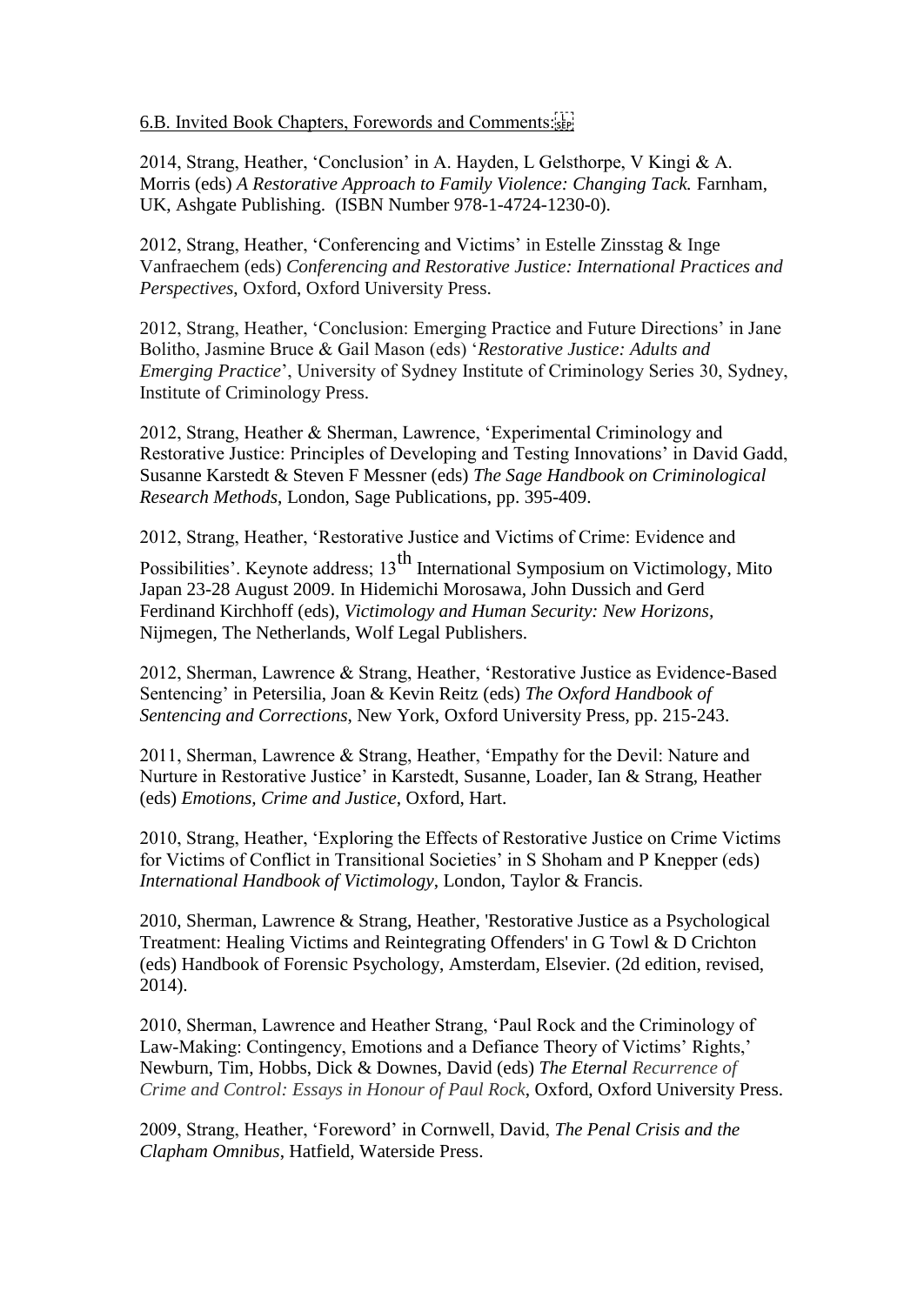2009, Strang, Heather, *Sage Dictionary of Policing*, 'Restorative Policing', Thousand Oaks Ca, Sage Publications.

2006, Strang, Heather and Sherman, Lawrence, 'Restorative Justice to Reduce Victimization?', in B Welsh and D Farrington (eds) *Preventing Crime: What Works for Children, Offenders, Victims and Places.* Dordrecht, Netherlands, Springer.

2006, Strang, Heather, "Higaisha Mondai to Shufukuteki Shiho" (Victim Problems and Restorative Justice) in Y Hosoi, H Nishimura, S Kashimuri and B Tatsuno (eds) *Shufukuteki Shiho Sougouteki Kenkyu (Restorative Justice: An Overview of Research)*, pp 69-83, Tokyo, Kazamashobo.

2004, Strang, Heather, 'Is Restorative Justice Imposing its Agenda on Victims?' in H Zehr and B Toews (eds) *Critical Issues in Restorative Justice*, New York, Criminal Justice Press.

2003, Sherman, Lawrence, Strang, Heather and Woods, Daniel, 'Captains of Restorative Justice: experience, legitimacy and recidivism by type of offence' in E G M Weitekamp and H J Kerner (eds) *Restorative Justice in Context: International Practice and Directions*, Willam Publishing, Devon UK, pp 229 $\square$ 256.

2002, Braithwaite, John and Strang, Heather, 'Restorative Justice and Family Violence' in *Restorative Justice and Family Violence* (co-edited with John Braithwaite), Cambridge, Cambridge University Press.

2001, Braithwaite, John and Strang, Heather, 'Introduction: Restorative Justice and Civil Society', in H Strang and J Braithwaite (eds) *Restorative Justice and Civil Society*, Cambridge University Press, Cambridge, pp  $1 \square 13$ .

2001, Strang, Heather, 'The Crime Victim Movement as a Force in Civil Society' in H Strang and J Braithwaite (eds) *Restorative Justice and Civil Society*, Cambridge University Press, Cambridge, pp 69- 82.

2001, Strang, Heather, 'Justice for Victims of Young Offenders: the Centrality of Emotional Harm and Restoration', in A Morris & G Maxwell (eds) *Restorative Conferencing for Young Offenders*, Hart Publishing, Oxford. (Reprinted in 2003 G Johnstone (ed) *A Restorative Justice Reader: Texts, Sources, Context*, Cullompton, Devon, Willam Publishing, pp 286-293.

2000, Braithwaite, John and Strang, Heather, 'Connecting Philosophy to Practice', in H Strang and J Braithwaite (eds) *Restorative Justice: From Philosophy to Practice*, Ashgate, Aldershot, 224plus xv pp.

2000, Strang, Heather, 'The Future of Restorative Justice', in D Chappell and P Wilson (eds) *The Australian Criminal Justice System: 2000 and Beyond*, Butterworths, Sydney, pp 22-33.

1999, Strang, Heather, 'Restorative Justice: Current Developments and Research Findings, in *Proceedings of the Australian Institute of Criminology Symposium on Crime*, Australian Institute of Criminology, Canberra.

1999, Strang, Heather, 'Research on Conferencing: the Canberra Experiments', in A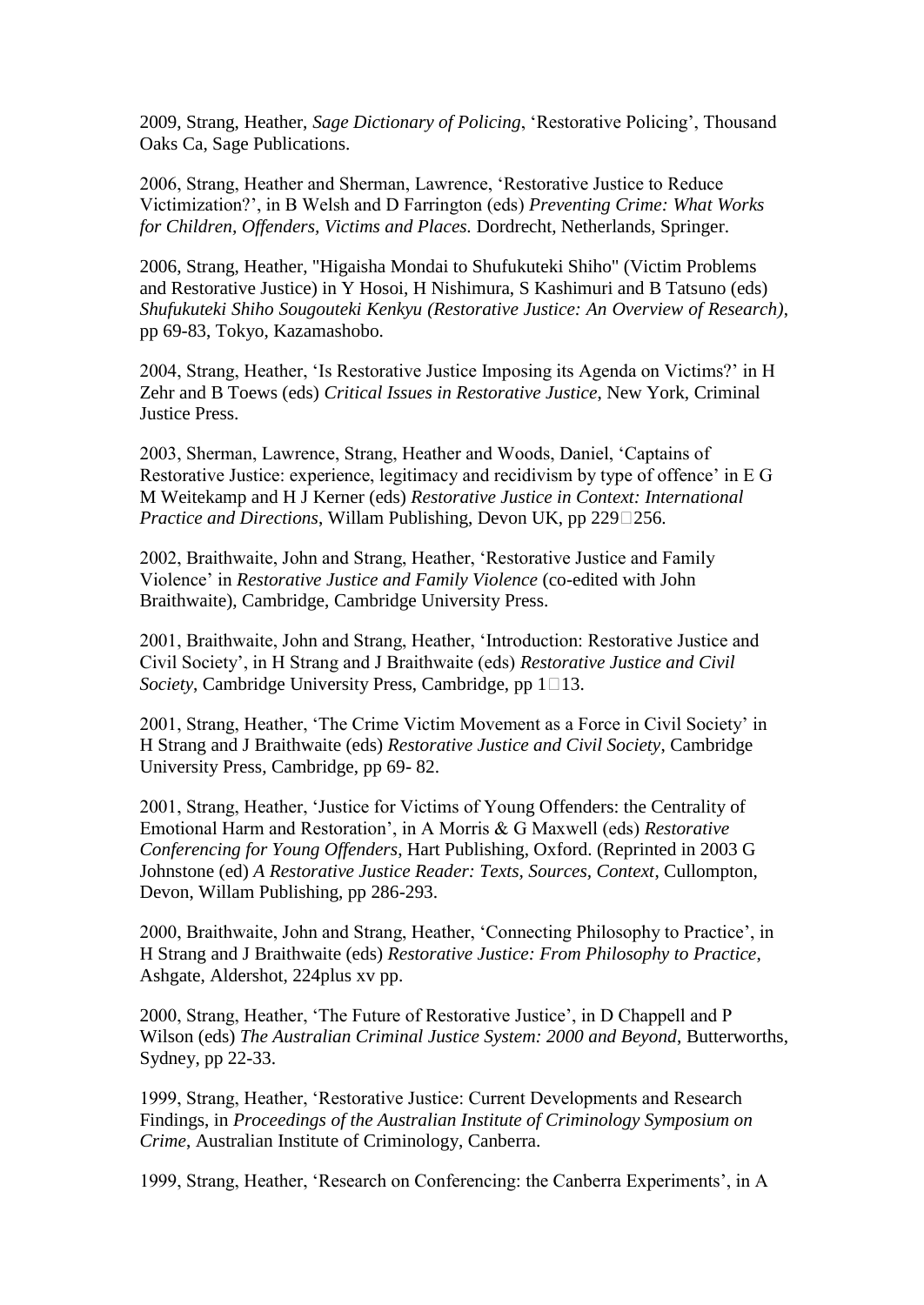Morris and G Maxwell *Youth Justice in Focus*, Institute of Criminology, Victoria University of Wellington, Wellington.

1995, Strang, Heather, 'Child Abuse Homicides in Australia: Incidence, Circumstance, Prevention and Control', in D Chappell and S Egger, *Australian Violence: Contemporary Perspectives 11,* Australian Institute of Criminology, Canberra, pp 71- 86.

1993, Strang, Heather, Chappell, Duncan, Reitsma, T and O'Connell, D 'Law Enforcement as a Harm- Reduction Strategy in Rotterdam and Merseyside', pp 118- 126, in N Heather et al*. Psychoactive Drugs and Harm Reduction: From Faith to Science*, Whurr Publishers, London.

1993, Strang, Heather, 'Does childhood sexual abuse contribute to alcohol, heroin and/or other drug problems?', pp. 16-18 in G Bammer (ed), *Proceedings of a One-Day Workshop: Stage 2 Working Papers, Feasibility Research into the Controlled Availability of Opioids,* National Centre for Epidemiology and Population Health, ANU, Canberra.

1990, Strang, Heather, 'Violence: a way of life?', *Legal Service Bulletin*, vol. 15, no. 4.

1990, Strang, Heather, 'AIDS in prisons', *National AIDS Bulletin*, June, 1990.

1989, Dwyer, Kim and Strang, Heather, 'Violence Against Children', *Violence Today*  No. 3, National Committee on Violence.

#### 6.C. Peer-Reviewed Journal Articles

2017, Strang, H. Sherman, L.W., Ariel, B., Chilton, S., Braddock, R., Rowlinson, A., Cornelius, N., Jarman, R. & Weinborn, C. 'Reducing the harm of intimate partner violence: a randomized controlled trial of the Hampshire Constabulary CARA experiment.' *Cambridge Journal of Evidence-Based Policing,* 1.

2017, Chalkley, R. & Strang, H. 'Predicting domestic homicides and serious violence in Dorset: a replication of Thornton's Thames Valley analysis.' *Cambridge Journal of Evidence-Based Policing,* 1.

2017, Kerr, J., Whyte, C. & Strang, H. 'Targeting escalation and harm in intimate partner violence: evidence from the Northern Territory, Australia.' *Cambridge Journal of Evidence-Based Policing,* 1.

2017, Bridger, E., Strang, H., Parkinson, J. & Sherman, L. W. 'Intimate partner homicide in England and Wales 2011-2013: pathways to prediction from multiagency Domestic Homicide Reviews.' *Cambridge Journal of Evidence-Based Policing,* 1.

2015, Sherman, L.W., Strang, H., Barnes, G., Woods, D., Bennett, S., Inkpen, N., Newbury-Birch, D., Rossner, M., Angel, C., Mearns, M. & Slothower, M. 'Twelve experiments in restorative justice: the Jerry Lee program of randomized trials of restorative justice conferences.' *Journal of Experimental Criminology*. DOI 10.1007/s11292-015-9247-6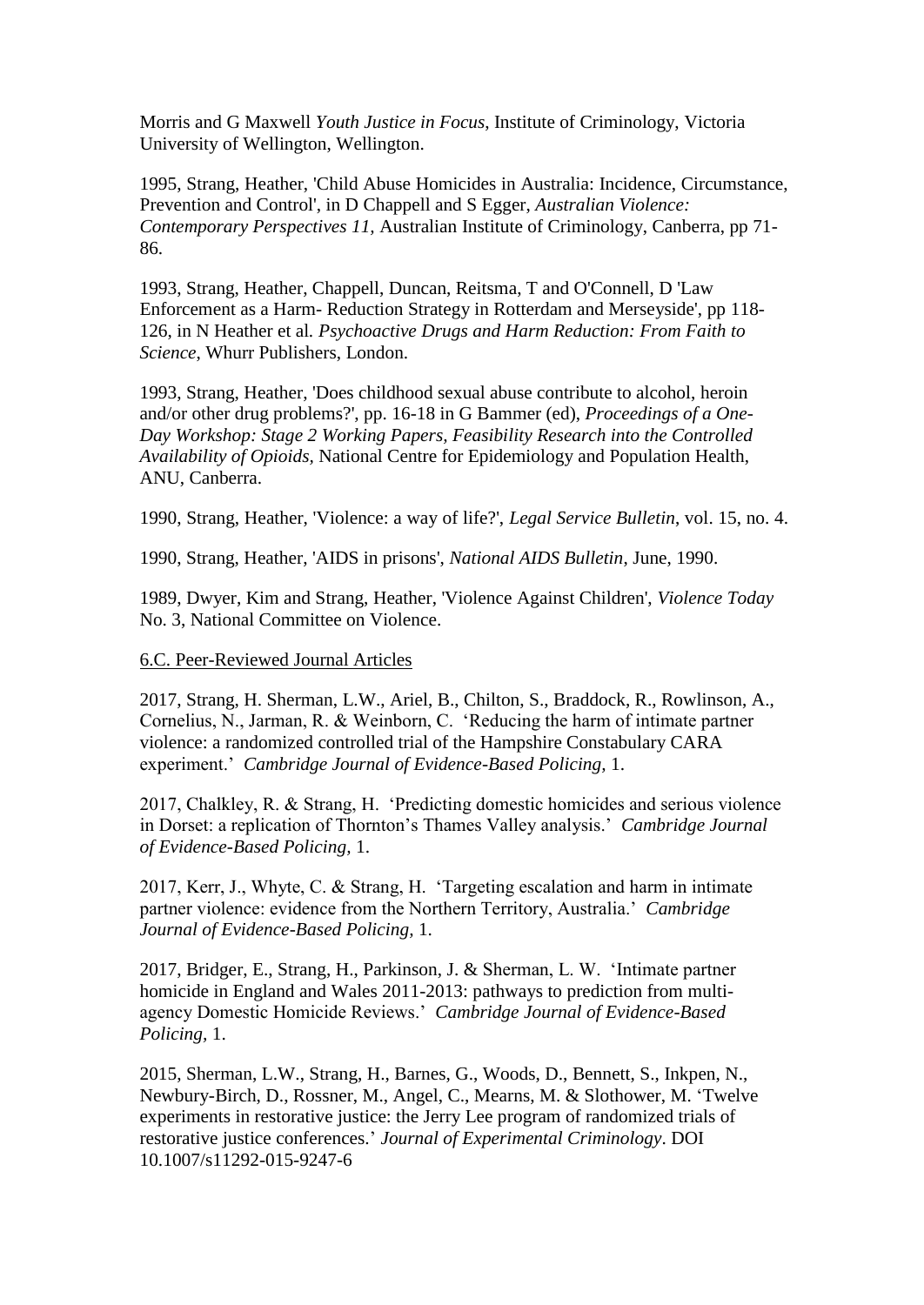2015, Strang, Heather & Sherman, Lawrence, 'The Morality of Evidence: Second Annual Restorative Justice Lecture'. *Restorative Justice: An International Journal*, vol 3, no. 1, pp1-15.

2014, Strang, Heather, Neyroud, Peter & Sherman, Lawrence, 'Tracking the Evidence for a " Mythical Number": Do UK Domestic Abuse Victims Suffer an Average of 35 Assaults Before Someone Calls the Police?' *Policing: A Journal of Policy and Practice.* doi: 10.1093/police/pau016

2014, Sherman, Lawrence, Strang, Heather, Mayo-Wilson, Evan, Woods, Daniel & Ariel, Barak, **'**Are Restorative Justice Conferences Effective in Reducing Repeat Offending? Findings From A Campbell Systematic Review,' *Journal of Quantitative Criminology.* DOI) 10.1007/s10940-014-9222-9

2014, Caroline M. Angel, Lawrence W. Sherman, Heather Strang, Barak Ariel, Sarah Bennett, Nova Inkpen, Anne Keane, and Therese S. Richmond, 'Short-Term Effects of Restorative Justice Conferences on Post-Traumatic Stress Symptoms Among Robbery and Burglary Victims: A Randomised, Controlled Trial." *Journal of Experimental Criminology,* Vol 10, no. 3, pp291-307.DOI) 10.1007/s11292-014- 9200-0

2012, Strang, Heather, 'Coalitions for a Common Purpose: Managing Relationships in Experiments' in Special Issue *The Journal of Experimental Criminology*, 'Managing Field Experiments', Heather Strang (ed), vol 8, no 3, pp 211-225.

2009, Sherman, Lawrence & Strang, Heather, 'Testing for analysts' bias in crime prevention experiments: can we accept Eisner's one-tailed test?' *Journal of Experimental Criminology*, 5(2), 185- 200.

2009, Sherman, Lawrence & Strang Heather, 'Crime and Reconciliation: Experimental Criminology and the Future of Restorative Justice', *Acta Criminologica*, 22(1), 1-14*.*

2007, Tyler, Tom, Sherman, Lawrence, Strang, Heather, Barnes, Geoffrey and Woods, Daniel, 'Reintegrative Shaming, Procedural Justice and Recidivism: The Engagement of Offenders' Psychological Mechanisms in the Canberra RISE Drinking-and-Driving Experiment', *Law and Society Review*, 41 (3), 553-586.

2006, Strang, Heather, Sherman, Lawrence, Angel, Caroline, Woods, Daniel, Bennett, Sarah, Newbury-Birch, Dorothy, and Inkpen, N. 'Victim evaluations of face-to-face restorative justice conferences: A quasi-experimental analysis.' *Journal of Social Issues*, 62 (2), 281-306.

2005, Sherman, Lawrence, Strang, Heather, Angel, Caroline, Woods, Daniel, Barnes, Geoffrey, Bennett, Sarah, Rossner, Meredith, and Inkpen, Nova, 'Effects of face-toface restorative justice on victims of crime in four randomised controlled trials', *Journal of Experimental Criminology*, vol 1, no 3, pp367-395.

2005, Sherman, Lawrence and Strang, Heather, 'Evidence-based Justice' (correspondence), *The Lancet*, 365, pp 469-470.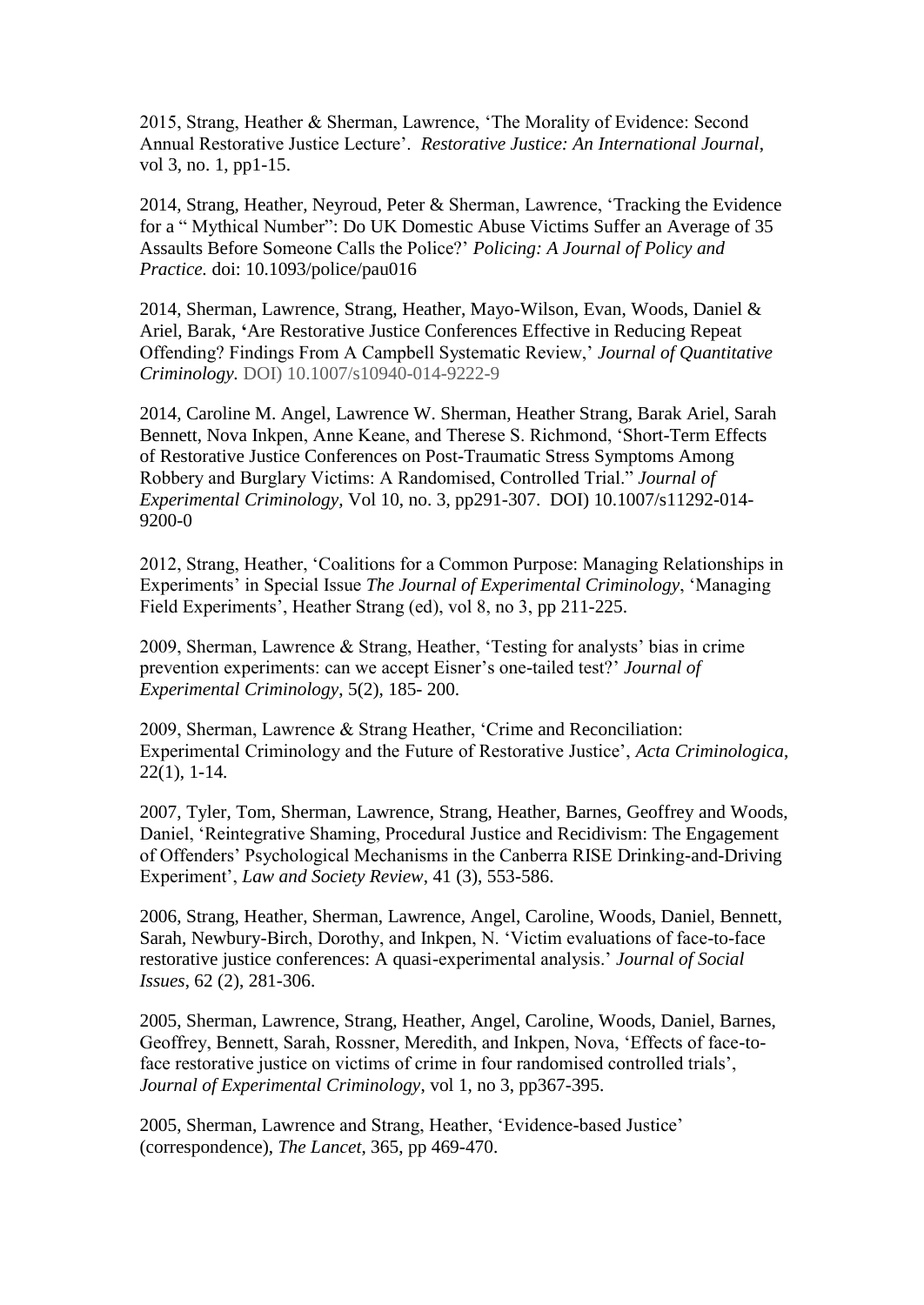2004, Sherman, Lawrence, and Strang, Heather, 'Verdicts or Inventions? Interpreting Results from Randomised Controlled Experiments in Criminology' *American Behavioral Scientist* (special issue devoted to Experimental Methods in the Political Sciences edited by Donald P Green and Alan S Gerber, Yale University), vol 47,no 5, pp 575□607.

2004, Sherman, Lawrence and Strang, Heather, 'Experimental Ethnography: The Marriage of Qualitative and Quantitative Research' *Annals of the Academy of Political and Social Sciences*, 595, pp 204<sup> $\Box$ 222, September.</sup>

2004, Strang, Heather, 'The Threat to Restorative Justice Posed by the Merger with Community Justice: a Paradigm Muddle' *Contemporary Justice Review,* vol 7, no 1, pp 75-79.

2003, Strang, Heather and Sherman, Lawrence, 'Repairing the Harm: Victims and Restorative Justice' *Utah Law Review*, vol 2003, no 1, pp 15□42.

2001, Carcach, Carlos, Goldney, Robert, Grabosky, Peter, and Strang, Heather 'Temporal Clustering of Child Homicide: Contagion or Illusion?' *Australian and New Zealand Journal of Criminology*. vol 34, no 2, pp 182-192.

1992, Chappell, Duncan and Strang, Heather, 'Violence and the prevention of violent crime in Australia', *Studies on Crime and Crime Prevention*, Vol. 1 No. 1, National Council for Crime Prevention, Sweden.

1990, Chappell, Duncan and Strang, Heather, 'Preventing violence: the work of the National Committee on Violence', *International Annals of Criminology*, vol. 28, no. 1  $& 2.$ 

1990, Chappell, Duncan and Strang, Heather, 'Domestic violence - findings and recommendations of the National Committee on Violence', *Australian Journal of Family Law*, vol. 4, no. 3.

### 6.D. Selected Research Reports and Other Professional Publications:

2011, Strang, Heather, Sherman, Lawrence, Woods, Daniel & Barnes, Geoffrey (2011). *Experiments in Restorative Policing: Final Report on the Canberra Reintegrative Shaming Experiments.* [www.aic.gov.au/criminal\\_justice/rise/final.html](http://www.aic.gov.au/criminal_justice/rise/final.html)

2007, Strang, Heather, 'Finding the best way forward: Implementing restorative justice in the UK',*Safer Society*, NACRO (National association for the Care and Resettlement of Offenders, UK). Spring.

2000, Strang, Heather, *Restorative Justice in Australia*, A Report to the Criminology Research Council.Ms 38 pp. (www.aic.gov.au/rjustice).

1999, Strang, Heather, Sherman, Lawrence, Barnes, Geoffrey and Braithwaite, John, *Experiments in Restorative Policing: A Progress Report*, Australian National University, Canberra.

1999, Strang, Heather, 'Crime and Restorative Justice: a Communitarian Approach', in *The Australia Institute*, no. 19, June, pp 5-6.